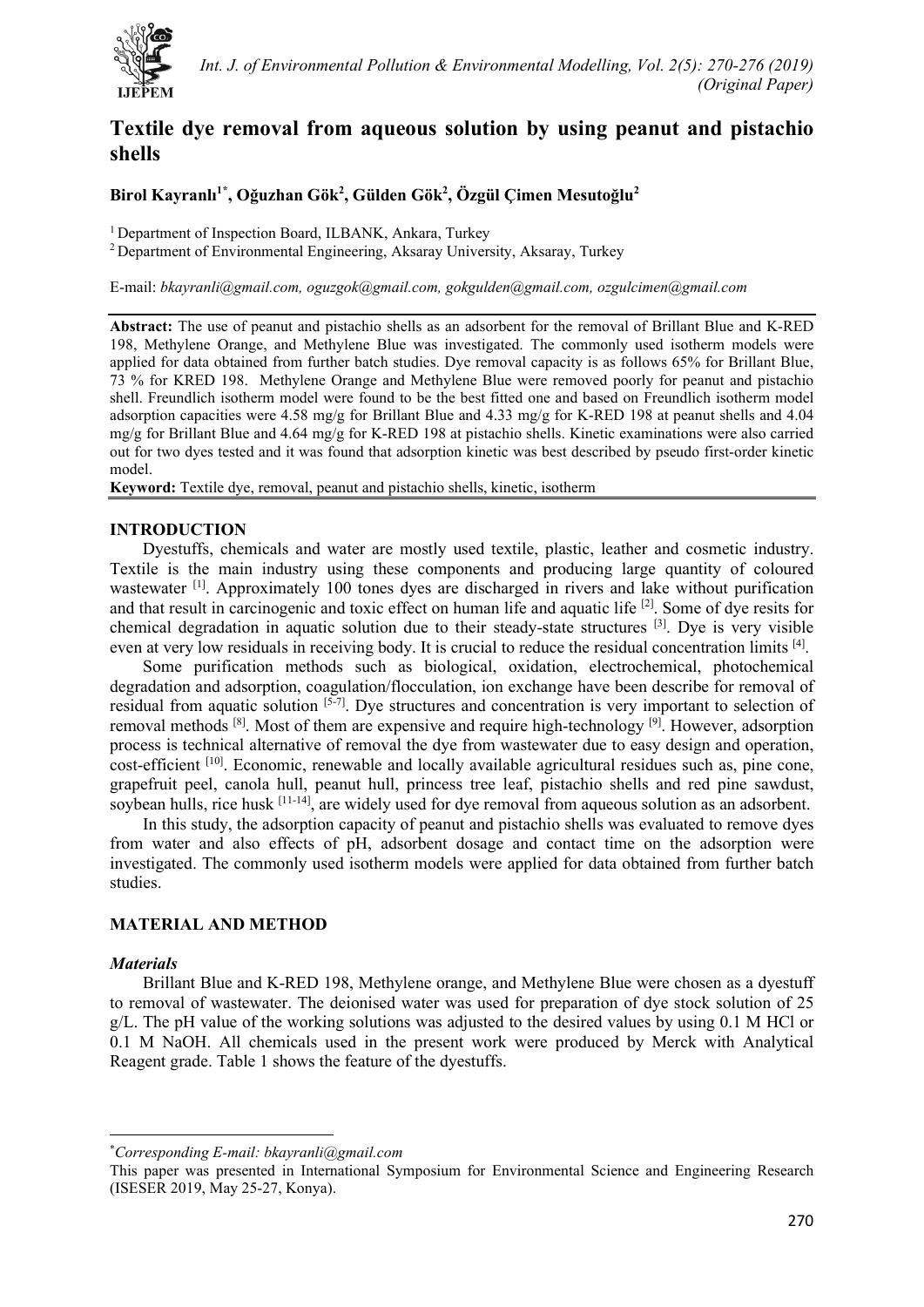| <b>Materials</b>               | Formula                          | Molecular weight | $\lambda$ max (nm) |
|--------------------------------|----------------------------------|------------------|--------------------|
| Methylene blue                 | $C_{16}H_{18}N_3SCI$             | $319,85$ g/mol   | 670                |
| Brilliant blue                 | $C_{37}H_{34}N_2Na_2O_9S_3$      | 792,85 g/mol     | 628                |
| Methylene orange (Acid Orange) | $C_{14}H_{14}N_3NaO_3S_1$        | $327,33$ g/mol   | 485                |
| K-RED 198 (reactive red 198)   | $C_{27}H_{18}C1N_7Na_4O_{16}S_5$ | $984,21$ g/mol   | 530                |

**Table 1**.The feature of the dyestuffs

Peanut and pistachio shells were taken from dried nut factories an Osmaniye and Gaziantep city. The shells was cleaned by using deionize water and then dried out in oven at 80 °C. Finally, Peanut and pistachio shells was grinded by 0.5-1.2 mm and 1-1.7 mm intervals respectively.

#### *Analytical Methods*

All analyses were carried out by following American Public Health Association standard methods [15], unless mentioned otherwise. The chemicals were analytical grade (> 99%), as they were purchased from Merck GmbH (Darmstadt, Germany). pH was measured by using apparatuses with the relevant probes (LabQuest2/ Vernier, USA). Residual dyestuff concentrations were determined by the help of spectrophotometer (UV/vis spectrophotometer (T80+ Pg Ins. Ltd.).

#### *Batch studies*

The batch studies were carried out at 20  $\circ$ C in conical flasks (1000 mL) with an orbital shaker in a constant room temperature. Stock, 25 g/L, dyes concentration was used and the selected incubation time of the flasks was ranged from 5 to 45 min. Several mL of aqueous solution was taken at different time intervals. The data to derive the isotherms and kinetic models constants were obtained by using a known amount of the shells and 100 mL aqueous solution containing dyestuff and at fixed pH values. The equation 1 was used to calculate the adsorption capacity,  $q$  (mg.g<sup>-1</sup>).

$$
q = \frac{(C_0 - C_e)}{W} \times V
$$
 Equation (1)

Where  $C_0$  is the initial concentration of dye, V is the volume of the solution, W represent of the mass of WS and C<sub>e</sub> shows the residual concentration of dye at equilibrium or any time t, which defines  $q_e$  or  $q_t$ , respectively.

# **RESEARCH FINDINGS**

# *Effect of pH*

The sorption capacity is conducted by the pH due to pH effects on adsorbent surface and dyestuff ionization in the aquatic solution  $[16,17]$ . The effects of pH on dyestuff at 250 mL, 25 mg/L of dyestuff, and 4 g/L of adsorbent were analysed and the variety of pH values ranged between 3 and 8 are given in Fig. 1 and Fig 2. As seen figures, increase in pH values resulted slight increase in removal efficiency and this increase was negligible. On the contrary, some rechargers reported that acidic pH gave better adsorption results by using biomass adsorbent to remove reactive dyes from wastewater [18]. Maximum dye removal efficiency was obtained at neutral pH values both peanut and pistachio shells. Therefore, optimum pH value was chosen as 7.0 and the further studies carried out with neutral pH to get maximum colour removal rate during batch sorption tests.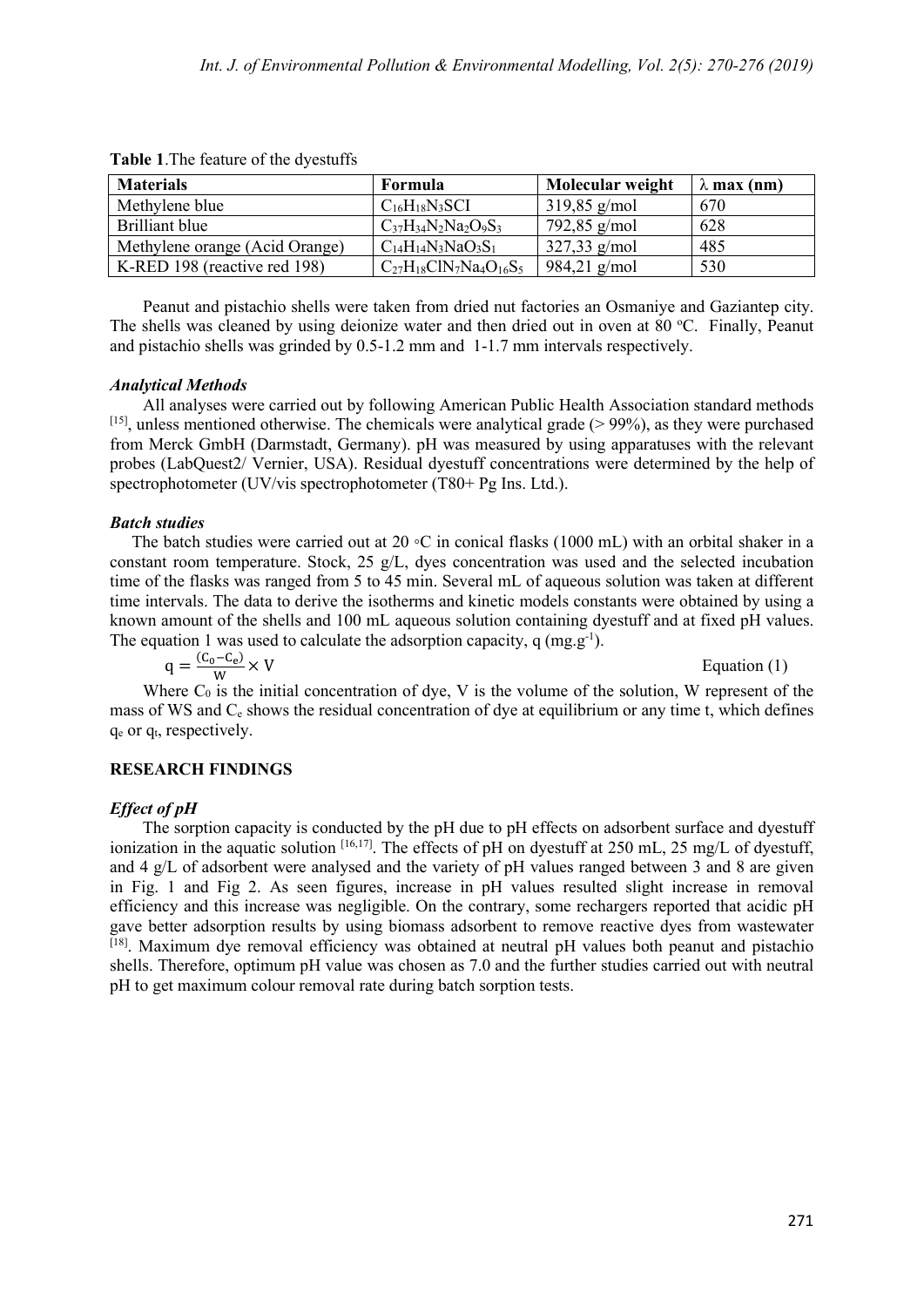

**Figure 1**. Effect of pH on removal of dyes for pistachio shell



**Figure 2.** Effect of pH on removal of dyes for peanut shell

#### *Effect of adsorption dosage and contact time*

Adsorption dosage is an important factor for the determination of an adsorbent capacity. Figure 3 (pistachio data is not given) shows effect of peanut shells dose on removal of the dyes. The adsorbent dosages were varied between 2.0 g and 8.0 g at fixed pH and temperature of 20◦C. As seen in Fig. 3, dye adsorption rate increased with increasing the shells until 6 g. This can be explained by the fact that increase in adsorbent dosage provide higher adsorption capacity that resulted in more surface area available for dye ions will be exposed to more active sites for binding [11]. Optimum adsorbent dosage was determined as 6.0 g for peanut shells (see Fig. 3). The same figure continued for pistachio shells (data not given).

The contact time for dyes and adsorbents is also importance for the removal process. Contact time experiment helps to realize in the quantity of the dye adsorbed in different times. The equilibrium time is also one of the most important design parameters for adsorption proses. As seen Fig. 4, adsorption– desorption occurred on the shell in process of time for Methyl Orange and Methylene Blue. K-RED 198 and Brillant Blue were fast for the first time and then they gradually decreased in time until they reach equilibrium. As can be seen from Fig. 4, the most of the dye were removed in the first 45 min.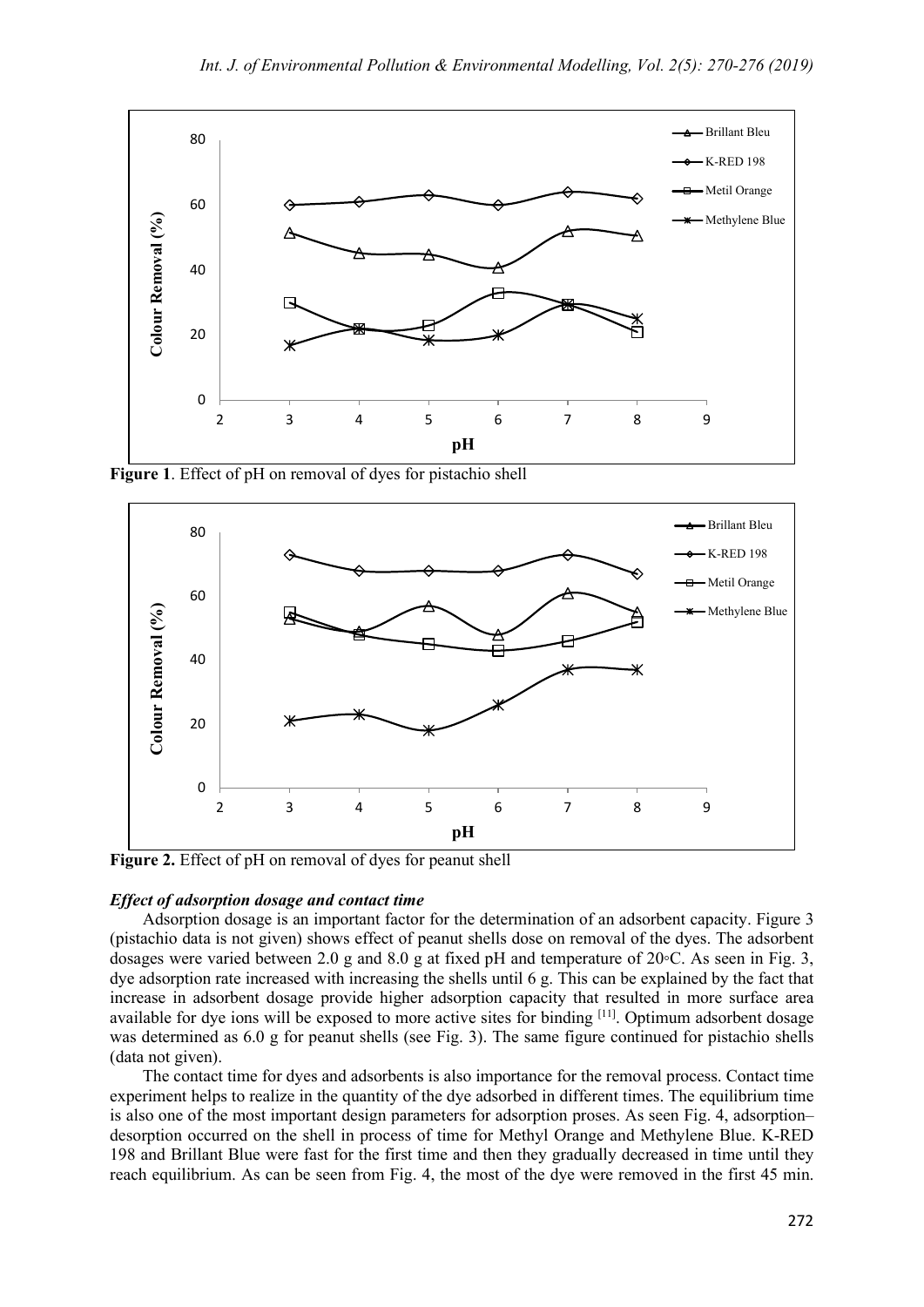The contact time of 45 min was, therefore, selected and applied to the equilibrium experiments. The present study results are in line with Mook et al. [19] search including RB5 removal from wastewater by using palm shell.



**Figure 3.** Effect of adsorbent dosage on removal of dyes for peanut shell



**Figure 4.** Effect of contact time on removal of dyes for pistachio shell

#### *Adsorption isotherms*

The equilibrium isotherm is key element to understand the interaction between a sorbate and an adsorbent. The data was applied to commonly used isotherm models; Freundlich and Langmuir. Dye removal efficiency for peanut and pistachio shells is as follows; 73.1% for K-RED 198 and 64.9% for Brilliant Blue, 73.6% for K-RED 198 and 65.84% for Brilliant Blue, respectively. The best fit isotherm was obtained by Freundlich model compared with the Langmuir model. The Freundlich isotherm is described as the multilayer adsorption of adsorbate on a heterogeneous adsorbent surface  $[17,20]$ . The isotherm model parameters are given in Table 2.

The adsorption process is acceptable when the n ranges between 1 and 10. If n is bigger than 1, chemical adsorption process occurs; n of n is lower than 1, the physical adsorption happen [1]. The value of n for both dye were found bigger than 1 and (see Table 2). These presented that chemical adsorption occurred for the removal of dyestuffs. Furthermore, high and favourable sorption occurred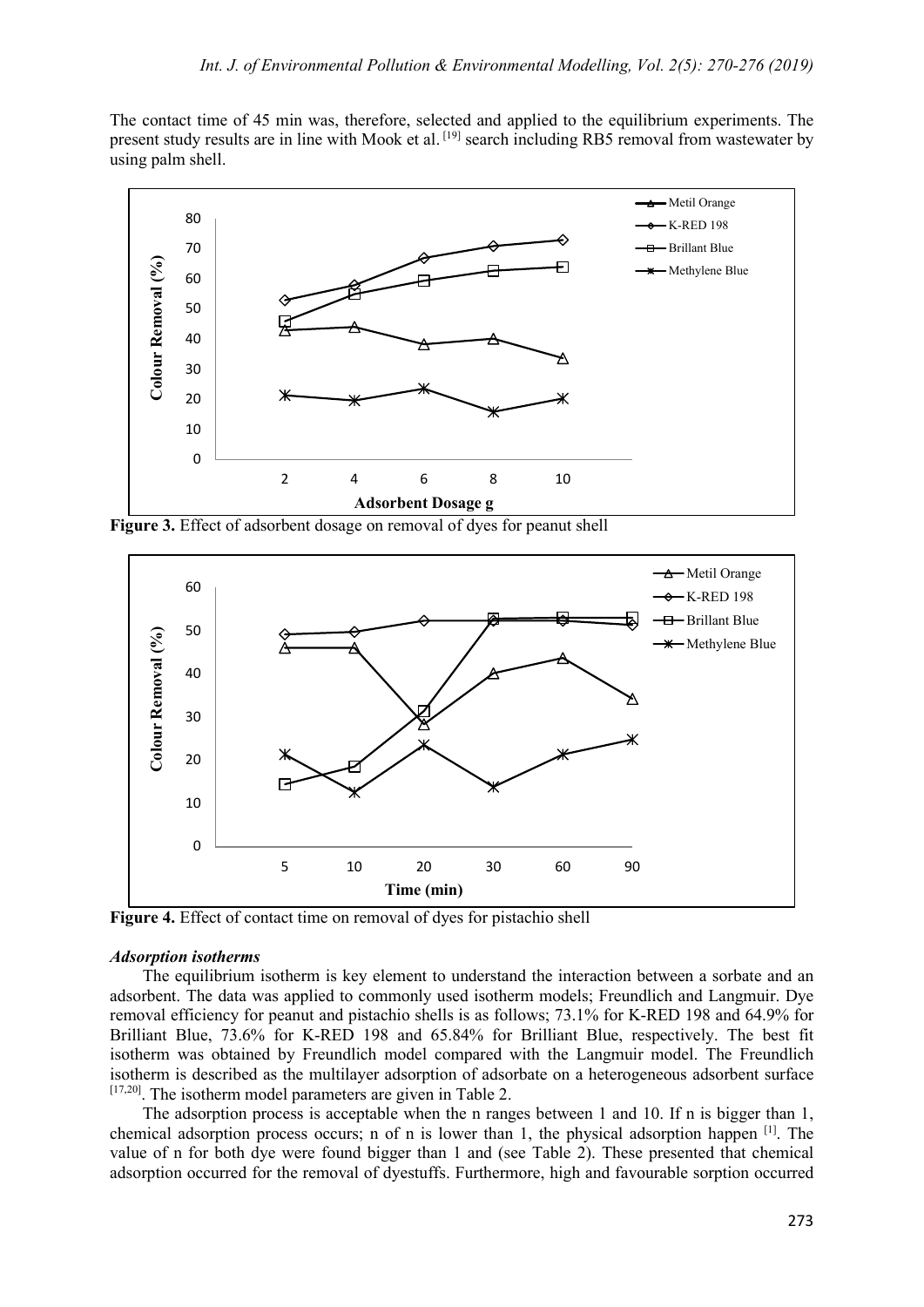on the shells for the dyestuff considering to  $R_L$  constant for Langmuir model.  $R_L$  constants are as follows; 0.206 for Brillant Blue, 0.29115 for K-RED 198 for peanut shells; 0.08136 for Brillant Blue, 0.23038 for K-RED 198 for pistachio shells;

| <b>Isoterm</b> | Parametre            |                   |                      |                   |  |
|----------------|----------------------|-------------------|----------------------|-------------------|--|
|                | <b>Brillant Blue</b> | <b>K-RED 198</b>  | <b>Brillant Blue</b> | <b>K-RED 198</b>  |  |
| Freundlich     | $K_F = 16.1416$      | $K_F = 23.6934$   | $K_F = 12.14357$     | $K_F = 67.999$    |  |
|                | $n=-1.93573$         | $n=-1.68$         | $n = -2.35183$       | $n=1.0999$        |  |
| Langmiur       | $q_m=1.300052$       | $q_m=1.381597$    | $q_m=1.71969$        | $q_m = 0.8893$    |  |
|                | $K_L = -0.077663$    | $K_l = -0.0639$   | $K_{L} = 1.12313$    | $K_{I} = 0.04948$ |  |
|                | $R_{I} = 0.206$      | $R_{I} = 0.29115$ | $R_{I} = 0.08136$    | $R_{I} = 0.23038$ |  |

### *Adsorption kinetic*

The adsorption with natural materials is a complex process due to the heterogeneity of adsorbent surface. Adsorption rate on the solid–liquid interface is affected by the residence time  $[21]$ . Dye adsorption on adsorbent from aqueous solution includes several stage such as transport in the solution, external diffusion or boundary layer diffusion, internal diffusion or intraparticle diffusion, adsorption or desorption on the surface of the interior sites [1]. The data was applied to commonly use kinetic models; Evolvich, Fractional Powder and Pseudo First-Order. The kinetic model parameters are presented in Table 3.

Chemical reaction, mass transfer and diffusion control for adsorption process is explained by kinetic analysis. The pseudo kinetics model assumes that chemisorption of the adsorbate occurs on adsorbent. It was found that pseudo first-order kinetic model describes the shells adsorption well for all used dyestuffs. The removal of dyestuffs by the shells is complex and includes more than one mechanism. Previous adsorption research with respect to dyes with various organic adsorbent such as date stones and palm-tress waste [6] , princess tree leaf [14], pine cone [11] demonstrated that dye removal followed pseudo second-order kinetic model. The findings of the present studies are in line with previous research.

| Kinetik<br>Model      |                         |                              | Parametre                 |                              |                             |
|-----------------------|-------------------------|------------------------------|---------------------------|------------------------------|-----------------------------|
|                       |                         | <b>Brillant Blue</b>         | <b>K-RED 198</b>          | <b>Brillant Blue</b>         | <b>K-RED 198</b>            |
| Elovich               | β<br>$\alpha$<br>$R^2$  | 1.7164<br>0.190336<br>0.9393 | 1.3634<br>0.37446<br>0.96 | 1.5852<br>0.317269<br>0.9047 | 1.6373<br>0.198656<br>0.927 |
| Pseudo-first<br>order | qe<br>$k_{1p}$<br>$R^2$ | 5.0204<br>0.0653<br>0.9866   | 4.085<br>0.00585<br>0.947 | 6.670<br>0.1245<br>0.9297    | 3.261<br>0.031<br>0.9267    |

**Table 3.** The kinetic model parameters of the dyestuffs

#### **CONCLUSIONS AND DISCUSSION**

The results of the study indicated that peanut and pistachio shells can be used as a practical, effective and low cost- efficient alternative sorbent for the removal of dyestuff. Initial adsorption studies show that Methylene Orange and Methylene Blue were removed poorly, however Brillant Blue and K-RED 198 bound to the shells. Experiment data fitted well to Freundlich isotherm model. The maximum adsorption capacities based on this model were as follows: 4.58 mg/g for Brillant Blue, and 4.33 mg/g for K-RED 198 at peanut shells, and 4.04 mg/g for Brillant Blue, and 4.64 mg/g for K-RED 198 at pistachio shells. The sorption of dyestuffs onto the shells was described well by pseudo firstorder kinetic model.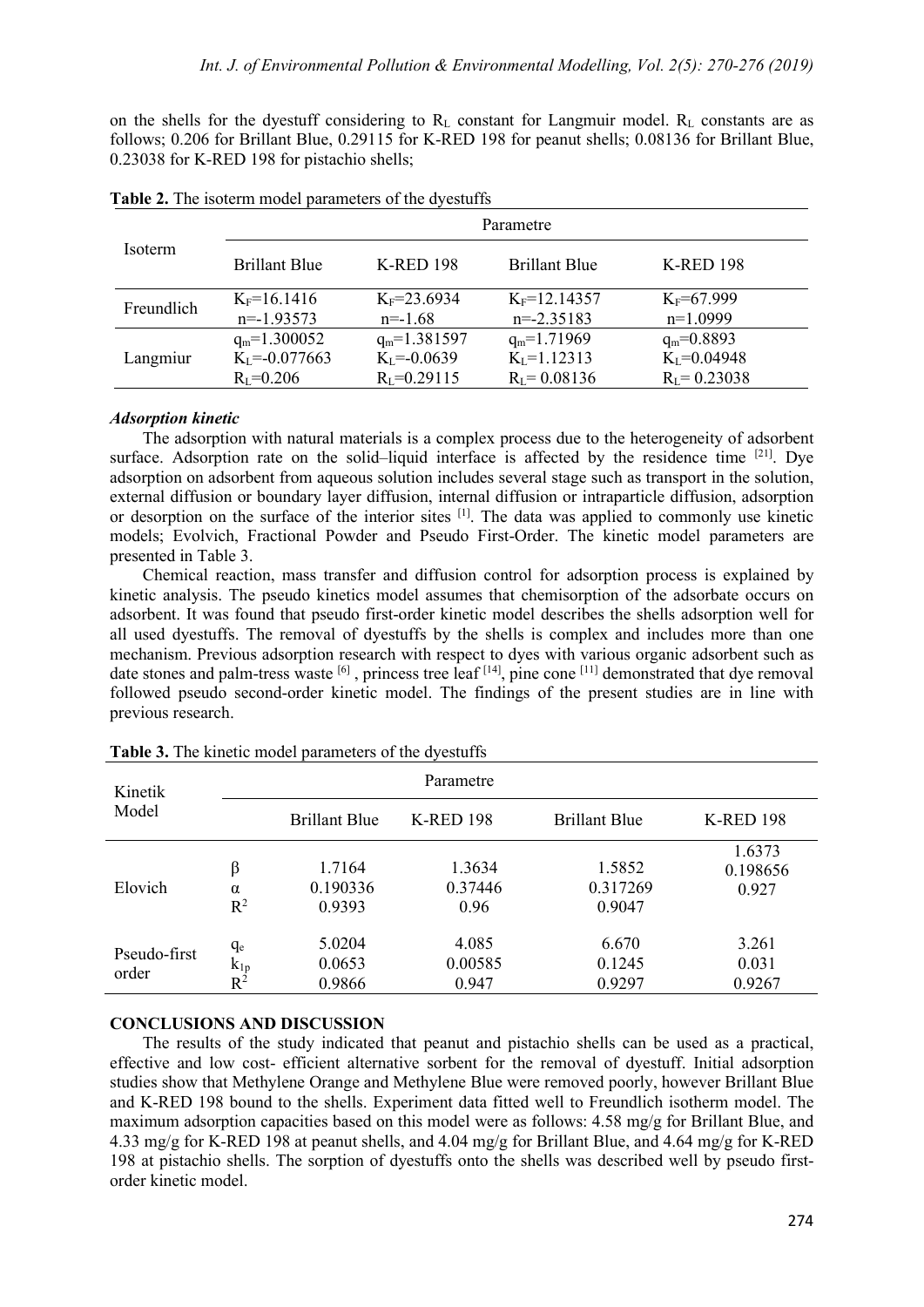#### **REFERENCES**

- [1] Kayranli, B., 2011. Adsorption of textile dyes onto iron based waterworks sludge from aqueous solution; isotherm, kinetic and thermodynamic study, *Chem. Eng. J.,* 173 (3), 782-791.
- [2] Ramaraju B., Reddy P.M.K. and Subrahmanyam C., 2014. Low cost absorbents from agricultural waste for removal of dyes, *Environ. Prog. Sustain. Energy*, 33 (1), 38-46.
- [3] Attallah M.F., Ahmed I.M. and Hamed M.M., 2013. Treatment of industrial wastewater containing congo red and naphthol green B using low-cost adsorbent, *Environ. Sci. and Pollut. Res.*, 20 (2), 1106-1116.
- [4] Nigam, P., Armour, G., Banat, I.M., Singh, D., and Marchant, R., 2000. Physical removal of textile dyes and solid state fermentation of dye adsorbed agricultural residues, *Bioresour. Technol.*, 72 (3), 219–226.
- [5] Basibuyuk, M., Yilmaz, T., Kayranli, B., Yuceer, A. and Forster, C.F., 2002. The use of waterworks sludge for the treatment of dye wastes, *Environ. Technol.*, 23 (3), 345-351.
- [6] Belala, Z., Jeguirim, M., Belhachemi, M., Addoun, F. and Trouve, G., 2011. Biosorption of basic dye from aqueous solutions by Date Stones and Palm-Trees Waste: kinetic, equilibrium and thermodynamic studies, *Desalination*, 271 (1-3) 80-87.
- [7] Gök, O. and Çimen Mesutoglu, Ö., 2017. Olive pomace as a low-cost adsorbent for the removal heavy metals, *J. Fac. Eng. Archit. Gazi Univ.*, 32 (2), 507-516.
- [8] Ebrahimi A., Arami M., Bahrami H. and Pajootan E., 2013. Fish Bone as a low-cost adsorbent for dye removal from wastewater: response surface methodology and classical method, *Environ. Model. Assess.*, 18 (6), 661–670.
- [9] dos Santos, A.B., F.J. Cervantes, F.J. and Jvan Lier, B. 2007. Review paper on current technologies for decolourisation of textile wastewaters: perspectives for anaerobic biotechnology, *Bioresour. Technol*, 98 (12) 2369-2385.
- [10] Akpomie K.G., Dawodu F.A. and Adebowale K.O., 2015. Mechanism on the sorption of heavy metals from binary solution by a low cost montmorillonite and its desorption potential, *Alex. Eng. J.*, 54 (3), 757-767.
- [11] Yagub, M.T., Sen, T.K., Afroze, S., and Ang, H.M., 2014. Dye and its removal from aqueous solution by adsorption: A review, *Adv. Colloid Interface Sci.*, 209, 172-184.
- [12] Seow, T.W. and Lim, C.K., 2016. Removal of Dye by Adsorption: A Review, *Int. J. App. Eng. Res.*, 11(4), 2675-2679.
- [13] Yadav, J.S., Soni, M., Lashkari, A., 2017. Equilibrium and kinetic studies of zinc (II) ion adsorption from aqueous solution by modified soybean hulls. *In. Ref. J. Eng. Sc.*, 6 (1), 30-35.
- [14] Stavrinou, A., Aggelopoulos, C.A. and Tsakiroglou, C.D., 2018. Exploring the adsorption mechanisms of cationic and anionic dyes onto agricultural waste peels of banana, cucumber and potato: Adsorption kinetics and equilibrium isotherms as a tool, *J. Environ. Chem. Eng.* 6, 6958– 6970.
- [15] APHA-AWWA-WEF, 2005. Standard Methods for the Examination of Water Wastewater, 21st edn., Washington DC, USA.
- [16] Zhong, Q-Q., Yue, Q-Y., Li, Q., Xu, X., Gao, B-Y., 2011. Preparation, characterization of modified wheat residue and its utilization for the anionic dye removal, *Desalination*, 267 (2-3) 193- 200.
- [17] Shi, H., Li, W., Zhong, L. and Xu, C., 2014. Methylene blue adsorption from aqueous solution by magnetic cellulose/graphene oxide composite: equilibrium, kinetics, and thermodynamics, *Industrial & Engineering* Chemistry Research, 53, 1108−1118.
- [18] Módenes, A.N., Espinoza-Quiñones, F.R., Colombo, A., Geraldi, C.L., Trigueros, D.E.G., 2015. Inhibitory effect on the uptake and diffusion of Cd2+ onto soybean hull sorbent in Cd-Pb binary sorption systems. *Journal Environmental Management*, 154, 22–32.
- [19] Mook W.T., Aroua M.K., Szlachta M., (2016). Palm shell-based activated carbon for removing reactive black 5 dye: equilibrium and kinetics studies. *BioResources*, 11(1), 1432-1447.
- [20] Gupta, V.K., Mittal, A., Gajbe, V. and Mittal, J., 2006. Removal and recovery of the hazardous azo dye acid orange 7 through adsorption over waste materials: bottom ash and de-oiled soya, *Ind. Eng. Chem. Res.*, 45 (4), 1446-1453.